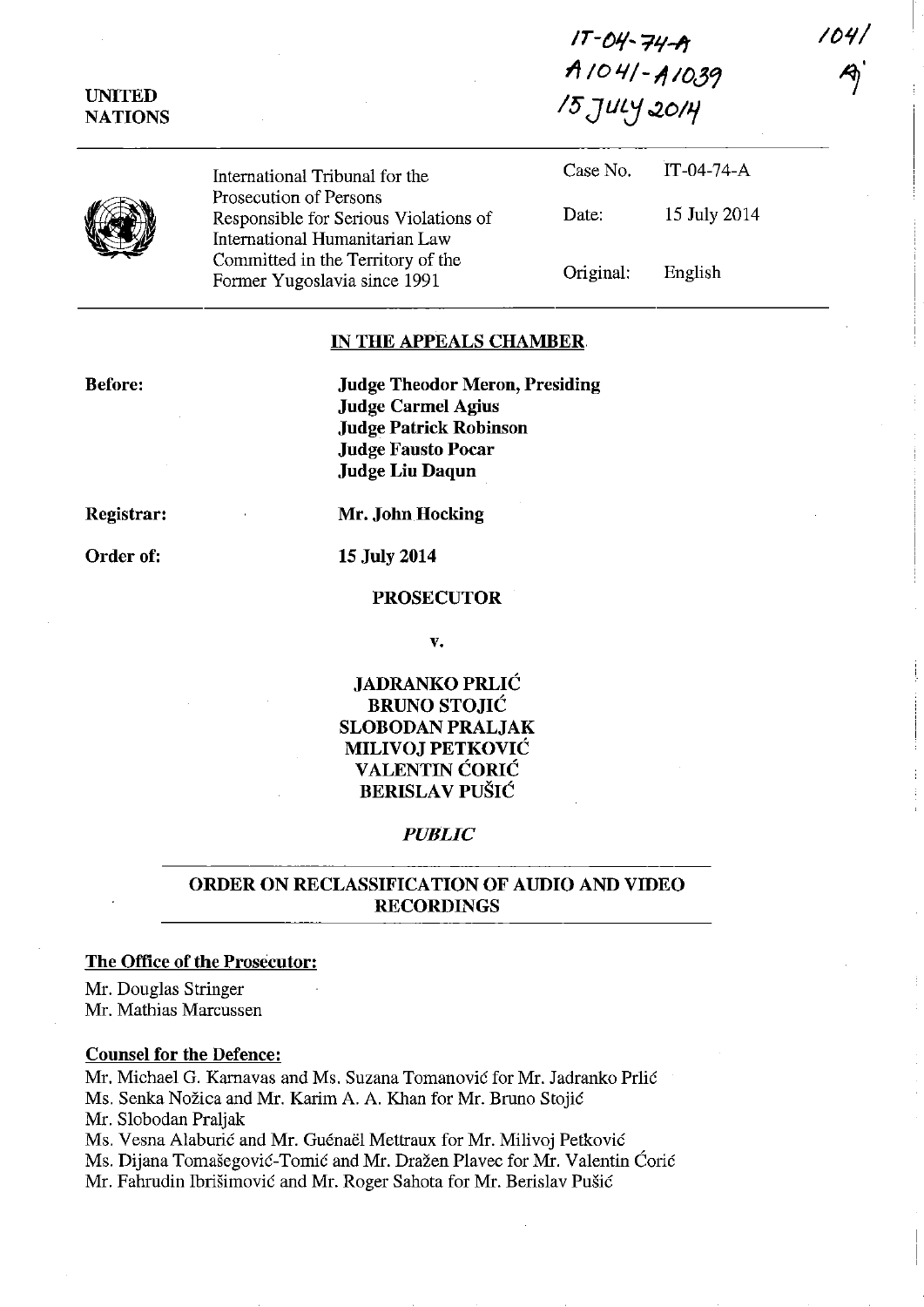**THE APPEALS CHAMBER** of the International Tribunal for the Prosecution of Persons Responsible for Serious Violations of International Humanitarian Law Committed in the Territory of the former Yugoslavia since 1991 ("Appeals Chamber" and "Tribunal", respectively);

**BEING SEISED OF** the "Registry Submission Requesting Reclassification of Audio and Video Recordings", filed confidentially by the Deputy Registrar of the Tribunal ("Deputy Registrar") on 5 June 2014 ("Request"), whereby the Deputy Registrar requests that the Appeals Chamber reclassify, as confidential, the public audio and video recordings of the testimonies of protected Witnesses BX and CD ("Witnesses"), dated 25 October 2006 and 22 November 2006 respectively  $("Recordings")$ ;

**NOTING** that with respect to both Witnesses, and in advance of their respective testimonies, Trial Chamber III of the Tribunal granted the Office of the Prosecutor's request for the protective measures of pseudonym and face distortion and *proprio motu* ordered the additional protective measure of voice distortion;<sup>2</sup>

**NOTING** that, upon review of the Recordings, the Registry of the Tribunal ("Registry") ascertained that inadvertently the ordered protective measure of voice distortion had not been implemented: $3$ 

**NOTING** that according to the Deputy Registrar, it is technically not possible to implement voice distortion retroactively and, therefore, the only remedy available in order to protect the Witnesses' voices from further public disclosure is to reclassify the Recordings as confidential;<sup>4</sup>

**NOTING** the Deputy Registrar's suggestion that the Order be issued publicly so as to put on notice any individual or organisation in possession of the Recordings that the Recordings are confidential;<sup>5</sup>

**CONSIDERING** that the requested reclassification is necessary to ensure the implementation of the protective measures ordered for the Witnesses;

**PURSUANT** to Rules 54 and 107 of the Rules of Procedure and Evidence;

 $<sup>1</sup>$  Request, paras 1-3, 7.</sup>

<sup>&</sup>lt;sup>2</sup> See Prosecutor v. Jadranko Prlić et al., Case No. IT-04-74-T, T. 25 October 2006, pp. 8837-8839 (closed session) (Witness BX), T. 20 November 2006, p. 10326 (private session), and T. 22 November 2006, p. 10516 (private session) (Witness CD); *Prosecutor v. ladranko Prlic et ai.,* Case No. IT-04-74-T, Prosecution Motion for Protective Measures, Annex A, 17 November 2006 (confidential) (Witness CD).

Request, paras 1-3.

<sup>&</sup>lt;sup>4</sup> Request, para. 4. The Appeals Chamber notes that the public portions of the relevant transcripts would in any event remain available. *See* Request, fn. 4.

<sup>5</sup> Request, para. 5.